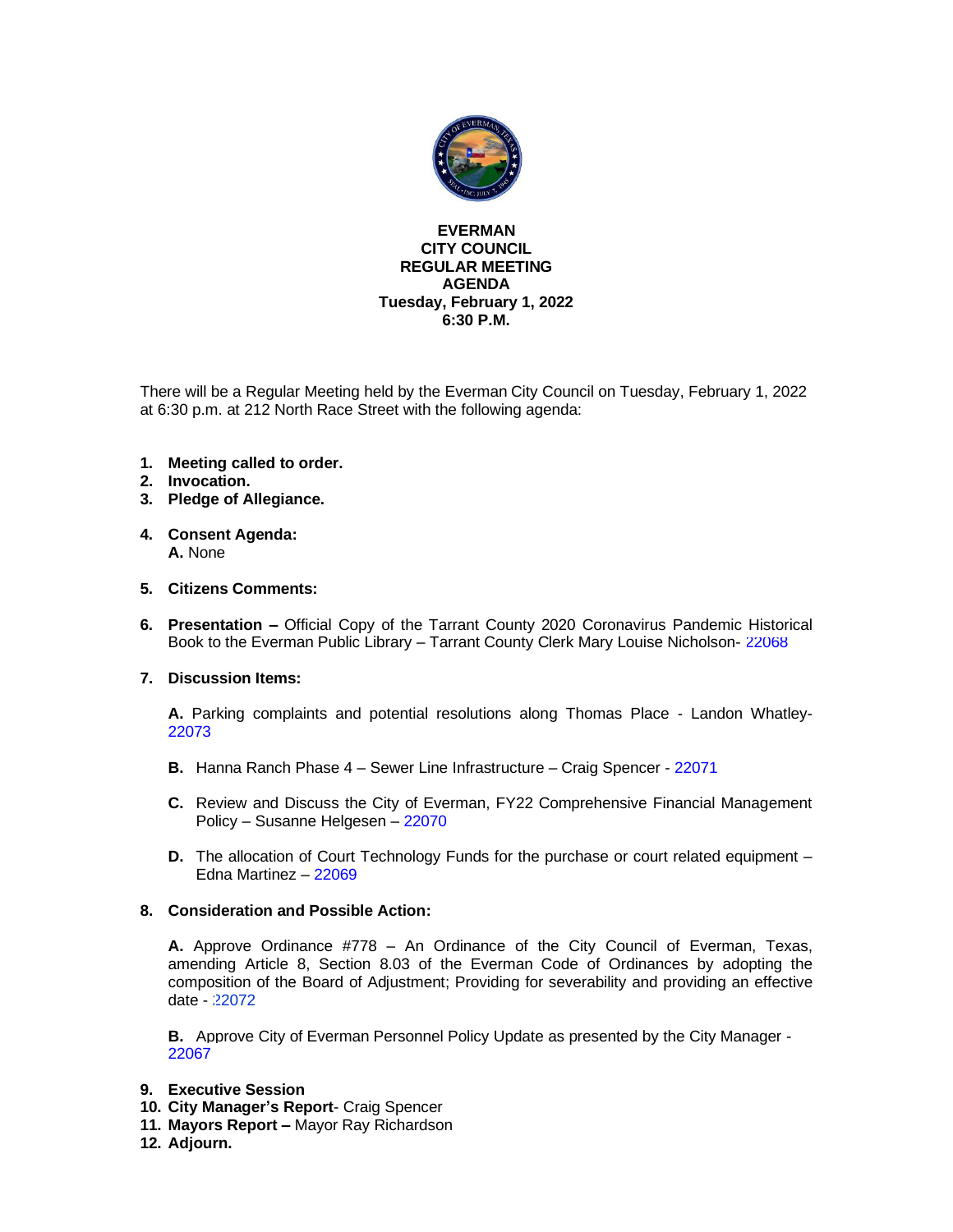I hereby certify that this agenda was posted on the City of Everman bulletin board at or before 5:00 p.m. on Friday January 28, 2022.

 $\sim$ Mindi Parks

City Secretary

*Citizens may watch city council meetings live on YouTube. A link to the City of Everman YouTube channel is provided on the city website at: [www.evermantx.us/government/citycouncil/](http://www.evermantx.us/government/citycouncil/)*

*Pursuant to Section 551.071, Chapter 551 of the Texas Government Code, Council reserves the right to convene into Executive Session(s) from time to time as deemed necessary during this meeting, to receive advice from its attorney on any posted agenda item, as permitted by law. Additionally, Council may convene into Executive Session to discuss the following:*

- *A. Section 551.071 – Pending or Contemplated Litigation or to Seek Advice of the City Attorney.*
- *B. Section 551.072 – Purchase, Sale, Exchange, Lease, or Value of Real Property.*
- *C. Section 551.073 – Deliberation Regarding Prospective Gift.*
- *D. Section 551.074 – Personnel Matters.*
- *E. Section 551.087 – Deliberation Regarding Economic Development Negotiations.*
- *F. Section 551.089 – Deliberations Regarding Security Devices or Security Audits.*

*Citizens wishing to submit written comments should e-mail the City Secretary at [mparks@evermantx.net.](mailto:mparks@evermantx.net) Comments that are received at least one-hour prior to the start of the meeting will be provided to all council members.* 

*According to the City of Everman Policy on Governance Process, individual citizen comments will be restricted to three (3) minutes unless otherwise determined by a majority vote of the Council. The Mayor is responsible to enforce the time limit. Citizens may address City Council either during the Citizen Comments portion of the meeting or during deliberation of a listed agenda item. City Council is only permitted by law to discuss items that are listed on the agenda. Citizens wishing to make comments should notify the City Secretary as soon as possible.* 

*City Hall is wheelchair accessible. Parking spaces for disabled citizens are available. Requests for sign interpretative services must be made 48 hours prior to the meeting. To make arrangements, call 817.293.0525 or TDD 1.800.RELAY TX, 1.800.735.2989.*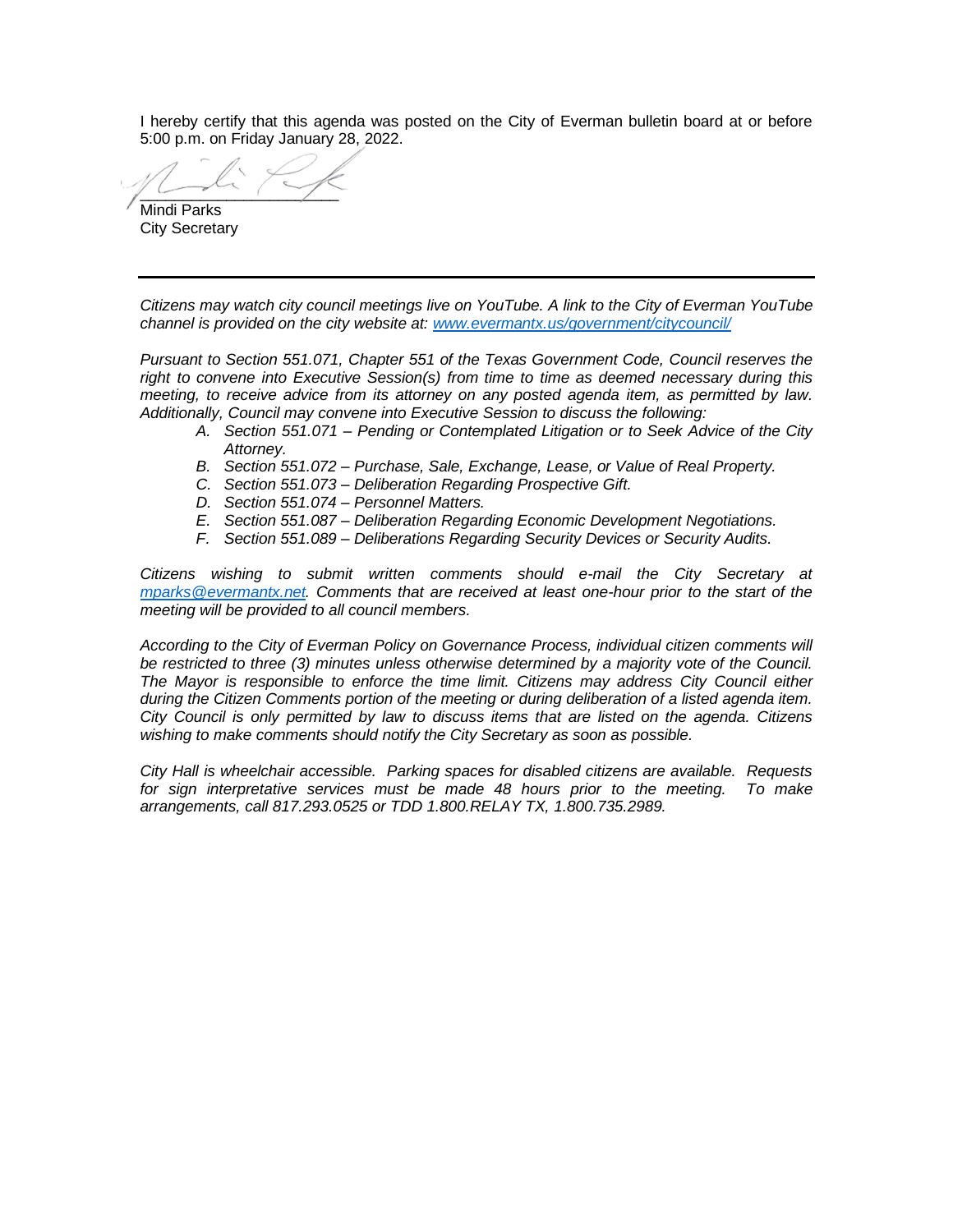# <span id="page-2-0"></span>Presentation - Official Copy of the Tarrant County...

### Tarrant County

| <b>Submission Date</b>                               | Jan 25, 2022 12:12 PM                                                                                                                                                                                                                                                                                                                                                                                                                                                                                                                                                                                                                                |
|------------------------------------------------------|------------------------------------------------------------------------------------------------------------------------------------------------------------------------------------------------------------------------------------------------------------------------------------------------------------------------------------------------------------------------------------------------------------------------------------------------------------------------------------------------------------------------------------------------------------------------------------------------------------------------------------------------------|
| <b>Agenda Tracking Number</b>                        | 22068                                                                                                                                                                                                                                                                                                                                                                                                                                                                                                                                                                                                                                                |
| TYPE:                                                | Presentation                                                                                                                                                                                                                                                                                                                                                                                                                                                                                                                                                                                                                                         |
| What date would you like to<br>have this item added: | Feb 1, 2022                                                                                                                                                                                                                                                                                                                                                                                                                                                                                                                                                                                                                                          |
| <b>SUBJECT:</b>                                      | Presentation - Official Copy of the Tarrant County 2020<br>Coronavirus Pandemic Historical Book to the Everman Public<br>Library - Tarrant County Clerk Mary Louise Nicholson                                                                                                                                                                                                                                                                                                                                                                                                                                                                        |
| RECOMMENDATION:                                      | No recommendation at this time.                                                                                                                                                                                                                                                                                                                                                                                                                                                                                                                                                                                                                      |
| <b>DISCUSSION:</b>                                   | Tarrant County Clerk Mary Louise Nicholson would like to present<br>the Everman Public Library with an official copy of the Tarrant<br>County 2020 Coronavirus Pandemic Historical Book. The book<br>memorializes the events of the 2020 pandemic through an<br>illustrative narrative as they occurred in Tarrant County<br>government and features the introduction by Governor Greg<br>Abbott and foreword by Tarrant County Judge Glen Whitley. Aside<br>from being recognized by several local and state historical<br>organizations, we are proud to share that our book has been<br>accepted and will be received by the Library of Congress. |
| <b>ATTACHMENTS:</b>                                  | City Presentation FINAL (004).pdf                                                                                                                                                                                                                                                                                                                                                                                                                                                                                                                                                                                                                    |
| <b>Submitted for City</b><br>Manager's Office by:    | <b>Tarrant County</b>                                                                                                                                                                                                                                                                                                                                                                                                                                                                                                                                                                                                                                |
| <b>Originating Department:</b>                       | <b>Tarrant County</b>                                                                                                                                                                                                                                                                                                                                                                                                                                                                                                                                                                                                                                |
| <b>Originating Department</b><br>Head:               | <b>Tarrant County</b>                                                                                                                                                                                                                                                                                                                                                                                                                                                                                                                                                                                                                                |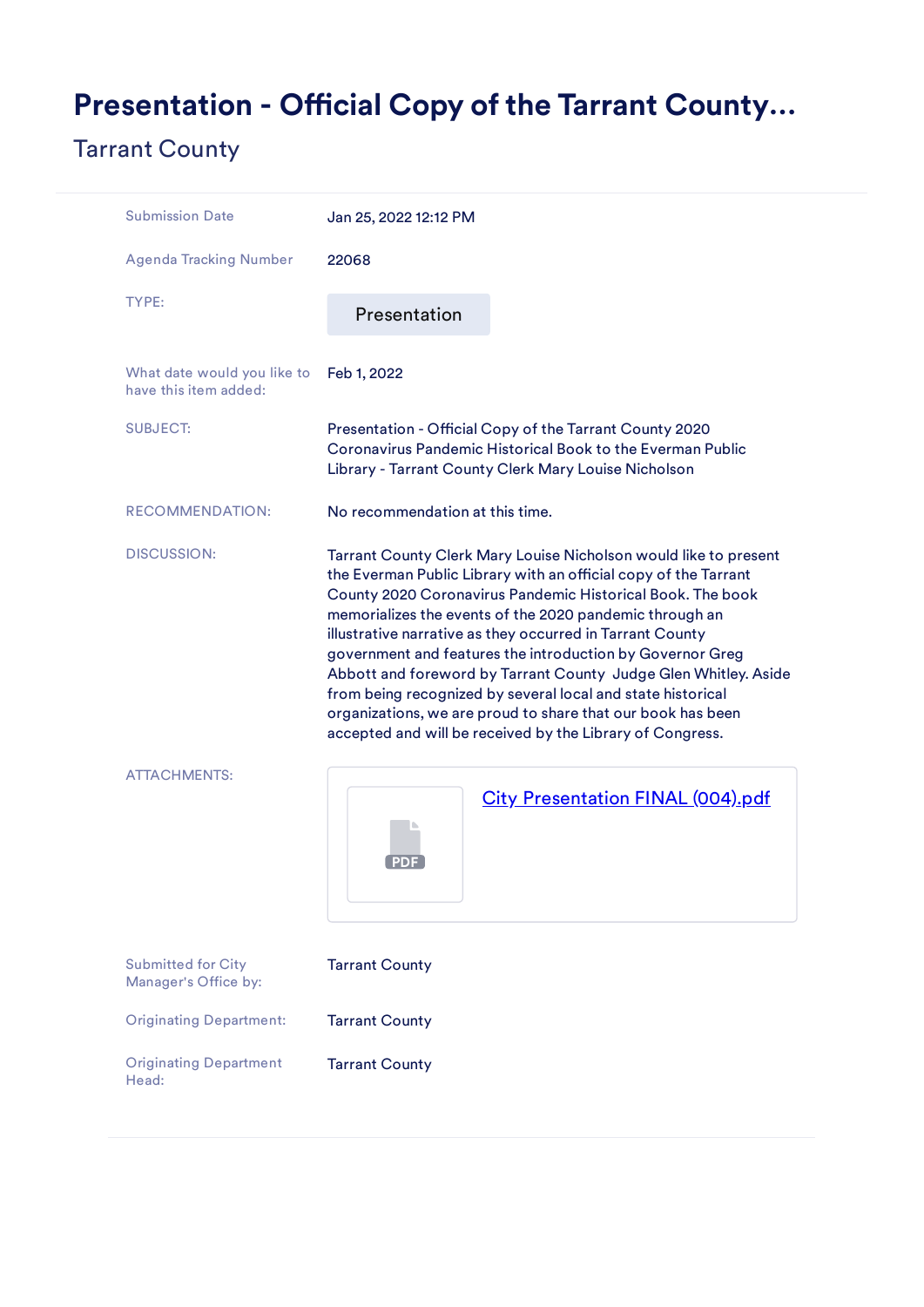# <span id="page-3-0"></span>Discussion related to parking complaints and pot…

## Landon Whatley

| <b>Submission Date</b>                               | Jan 28, 2022 12:51 PM                                                                    |
|------------------------------------------------------|------------------------------------------------------------------------------------------|
| <b>Agenda Tracking Number</b>                        | 22073                                                                                    |
| TYPE:                                                | <b>Discussion</b>                                                                        |
| What date would you like to<br>have this item added: | Feb 1, 2022                                                                              |
| <b>SUBJECT:</b>                                      | Discussion related to parking complaints and potential resolutions<br>along Thomas Place |
| <b>RECOMMENDATION:</b>                               | No recommendation at this time                                                           |
| <b>Submitted for City</b><br>Manager's Office by:    | <b>Landon Whatley</b>                                                                    |
| <b>Originating Department:</b>                       | <b>Fire Chief</b>                                                                        |
| <b>Originating Department</b><br>Head:               | <b>Landon Whatley</b>                                                                    |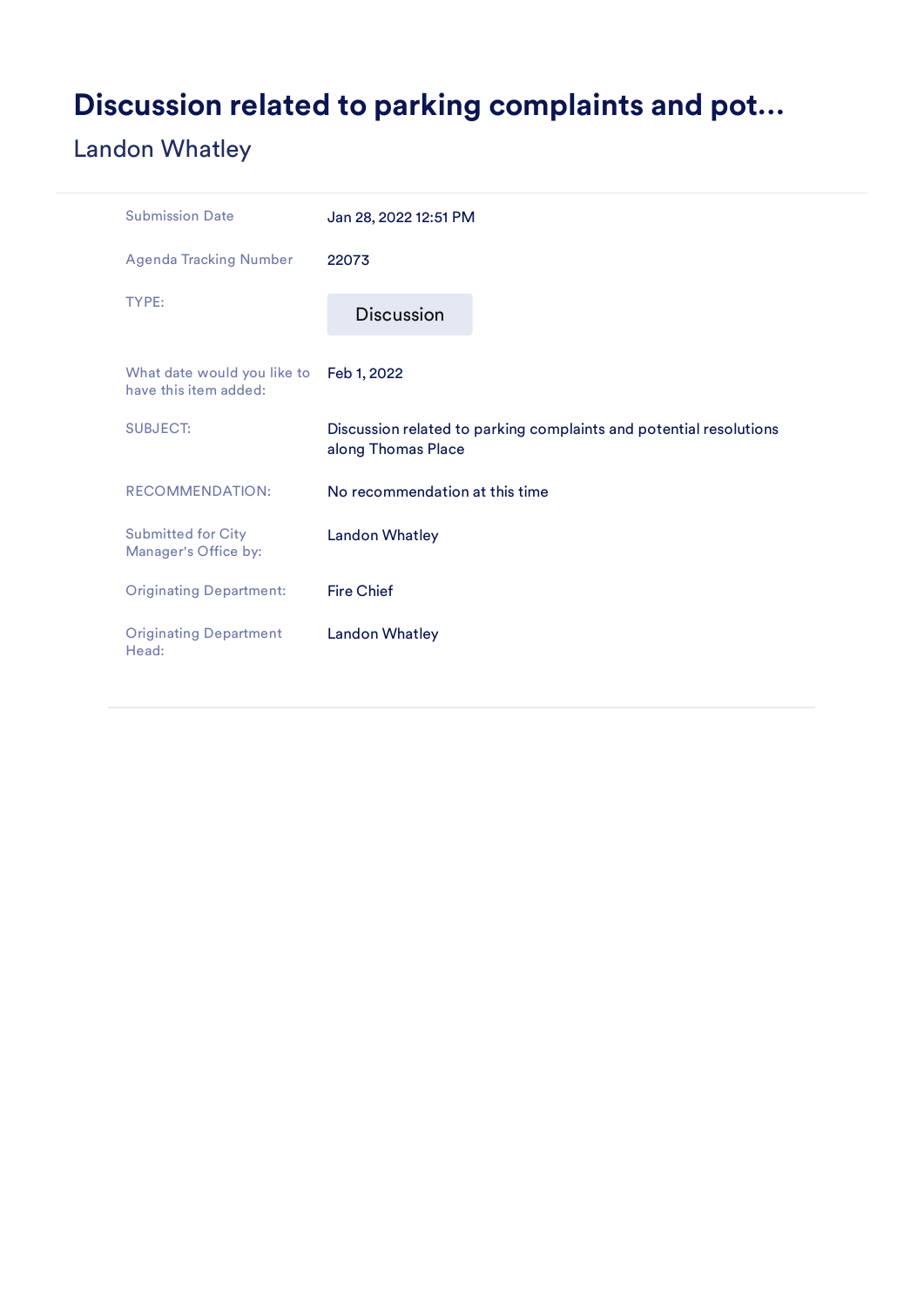# <span id="page-4-0"></span>Hanna Ranch Phase 4 - Sewer Line Infrastructure

## C. W. Spencer

| <b>Submission Date</b>                               | Jan 27, 2022 8:03 AM                                                                                                                                                                                                                                                                                                                                                              |
|------------------------------------------------------|-----------------------------------------------------------------------------------------------------------------------------------------------------------------------------------------------------------------------------------------------------------------------------------------------------------------------------------------------------------------------------------|
| <b>Agenda Tracking Number</b>                        | 22071                                                                                                                                                                                                                                                                                                                                                                             |
| TYPE:                                                | <b>Discussion</b>                                                                                                                                                                                                                                                                                                                                                                 |
| What date would you like to<br>have this item added: | Feb 1, 2022                                                                                                                                                                                                                                                                                                                                                                       |
| <b>SUBJECT:</b>                                      | Hanna Ranch Phase 4 - Sewer Line Infrastructure                                                                                                                                                                                                                                                                                                                                   |
| <b>RECOMMENDATION:</b>                               | No recommendation at this time                                                                                                                                                                                                                                                                                                                                                    |
| <b>DISCUSSION:</b>                                   | During construction of the new Legends of Hanna Ranch Phase 4<br>subdivision, it was determined that the existing 10" sewer main that<br>was intended to service that area is no longer able to be utilized. The<br>existing line has collapsed and requires replacement. The City<br>Manager would like to brief the City Council of the situation and<br>potential resolutions. |
| <b>Submitted for City</b><br>Manager's Office by:    | C. W. Spencer                                                                                                                                                                                                                                                                                                                                                                     |
| <b>Originating Department:</b>                       | <b>City Manager</b>                                                                                                                                                                                                                                                                                                                                                               |
| <b>Originating Department</b><br>Head:               | C. W. Spencer                                                                                                                                                                                                                                                                                                                                                                     |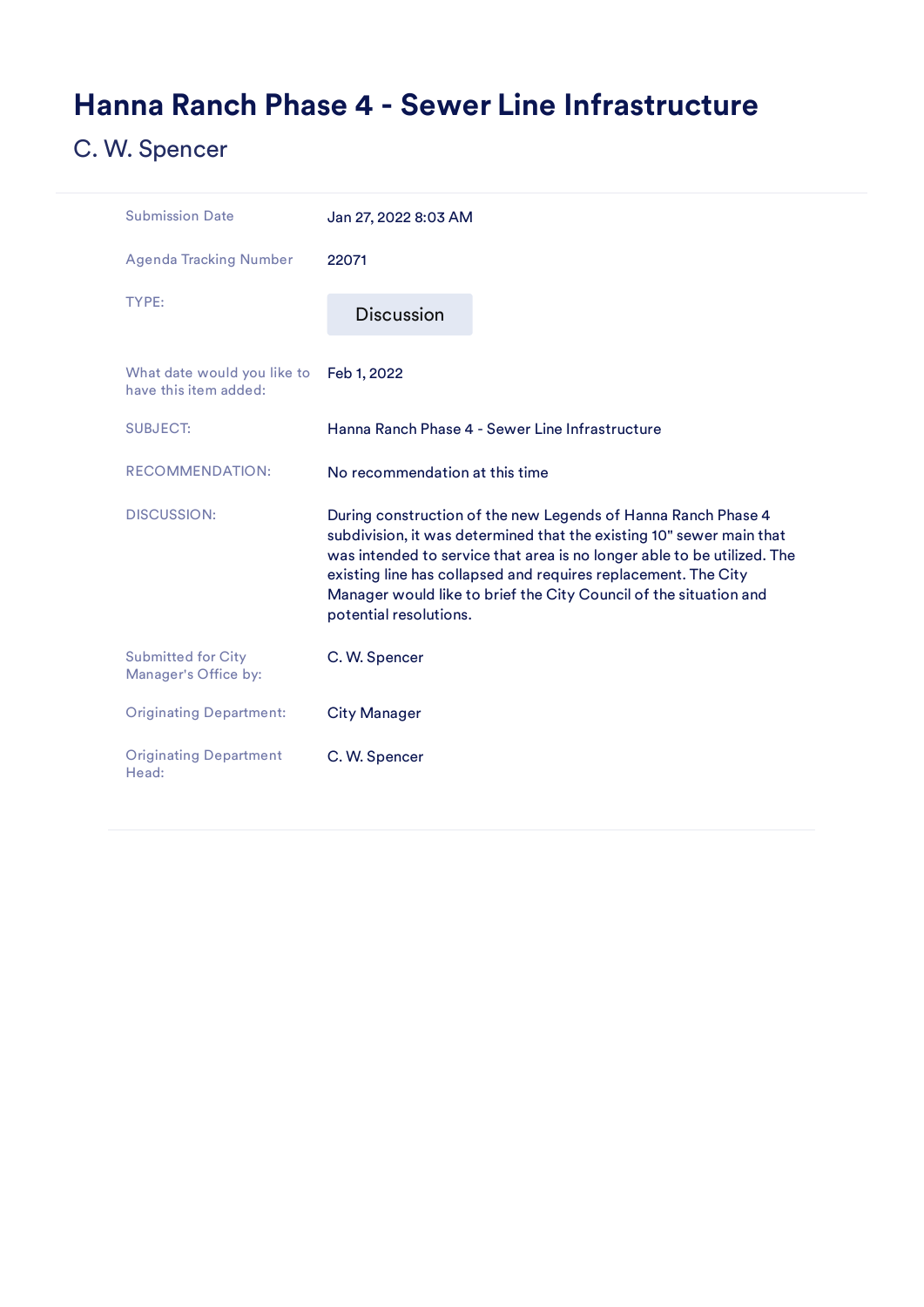## <span id="page-5-0"></span>Review and Discuss the City of Everman, FY22 Co…

#### Susanne Helgesen

| <b>Submission Date</b>                               | Jan 27, 2022 8:01 AM                                                                             |
|------------------------------------------------------|--------------------------------------------------------------------------------------------------|
| <b>Agenda Tracking Number</b>                        | 22070                                                                                            |
| TYPE:                                                | <b>Discussion</b>                                                                                |
| What date would you like to<br>have this item added: | Feb 1, 2022                                                                                      |
| <b>SUBJECT:</b>                                      | Review and Discuss the City of Everman, FY22 Comprehensive<br><b>Financial Management Policy</b> |
| <b>RECOMMENDATION:</b>                               | No recommendation at this time                                                                   |
| <b>DISCUSSION:</b>                                   | Please review the attached policy. There are no proposed changes<br>to this policy.              |
| A                                                    |                                                                                                  |

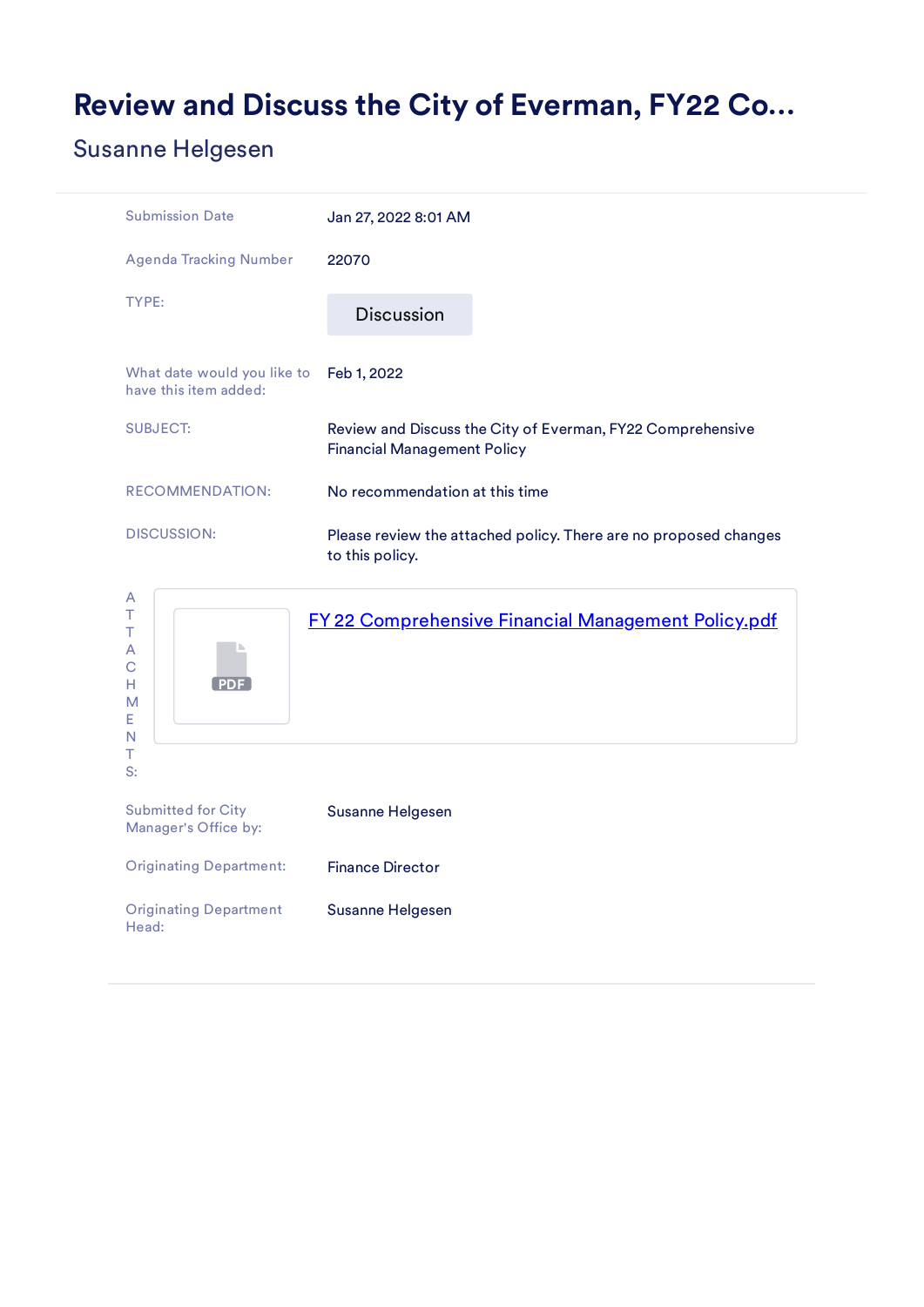## <span id="page-6-0"></span>Discussion regarding the allocation of Court Tech…

### Edna Martinez

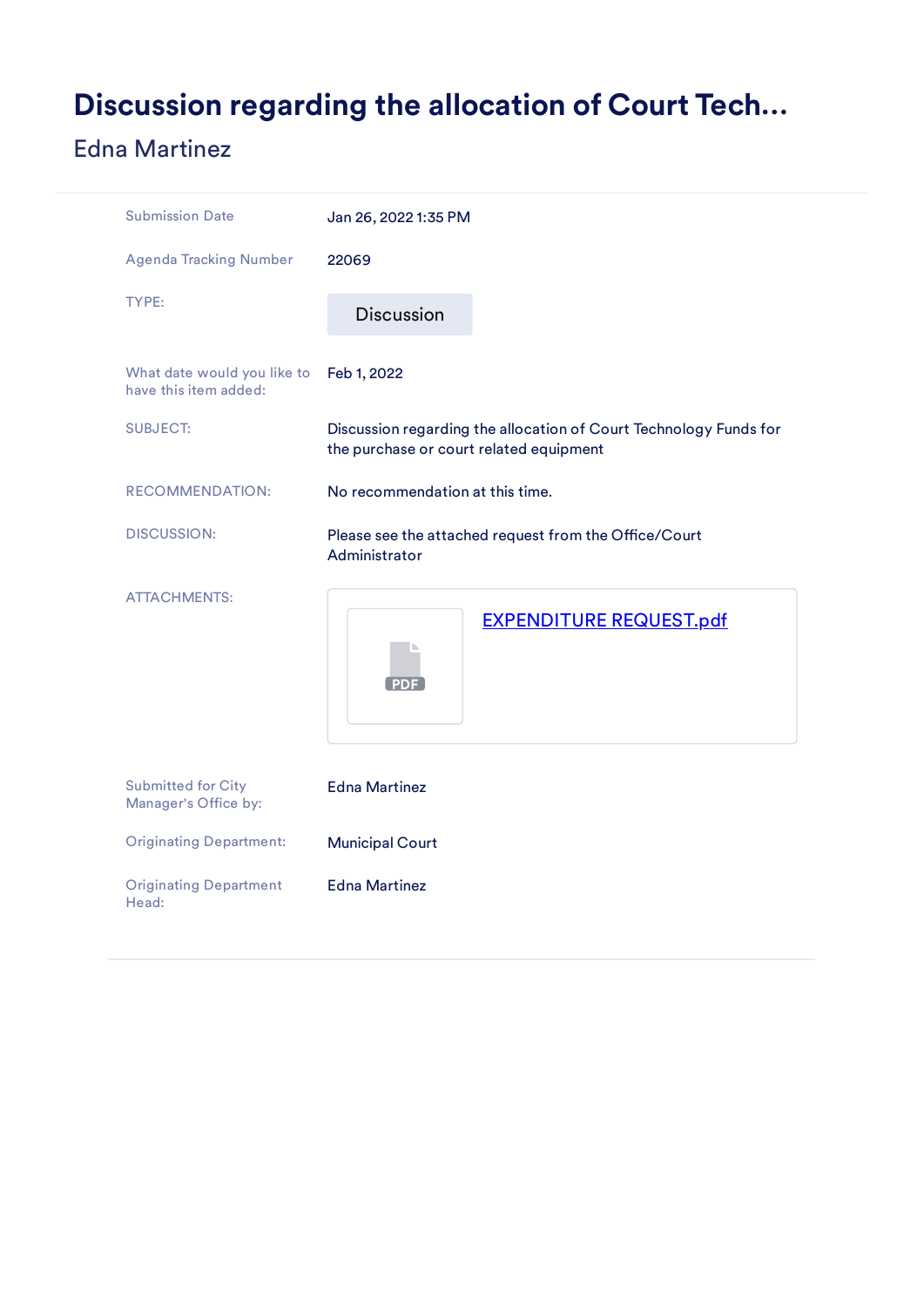## <span id="page-7-0"></span>Approve Ordinance #778 - AN ORDINANCE OF T…

### C. W. Spencer

| <b>Submission Date</b>                               | Jan 28, 2022 12:47 PM                                                                                                                                                                                                                                                           |
|------------------------------------------------------|---------------------------------------------------------------------------------------------------------------------------------------------------------------------------------------------------------------------------------------------------------------------------------|
| Agenda Tracking Number                               | 22072                                                                                                                                                                                                                                                                           |
| TYPE:                                                | <b>Consideration and Possible Action</b>                                                                                                                                                                                                                                        |
| What date would you like to<br>have this item added: | Feb 1, 2022                                                                                                                                                                                                                                                                     |
| <b>SUBJECT:</b>                                      | Approve Ordinance #778 - AN ORDINANCE OF THE CITY COUNCIL<br>OF EVERMAN, TEXAS, AMENDING ARTICLE 8, SECTION 8.03 OF<br>THE EVERMAN CODE OF ORDINANCES BY ADOPTING THE<br>COMPOSITION OF THE BOARD OF ADJUSTMENT; PROVIDING<br>FOR SEVERABILITY AND PROVIDING AN EFFECTIVE DATE. |
| <b>RECOMMENDATION:</b>                               | It is recommended that the Everman City Council approve Ordinance<br>No. 778                                                                                                                                                                                                    |
| <b>DISCUSSION:</b>                                   | This ordinance will serve to appoint the City Council as the Board of<br>Adjustments as previously discussed and recommended by Council.                                                                                                                                        |